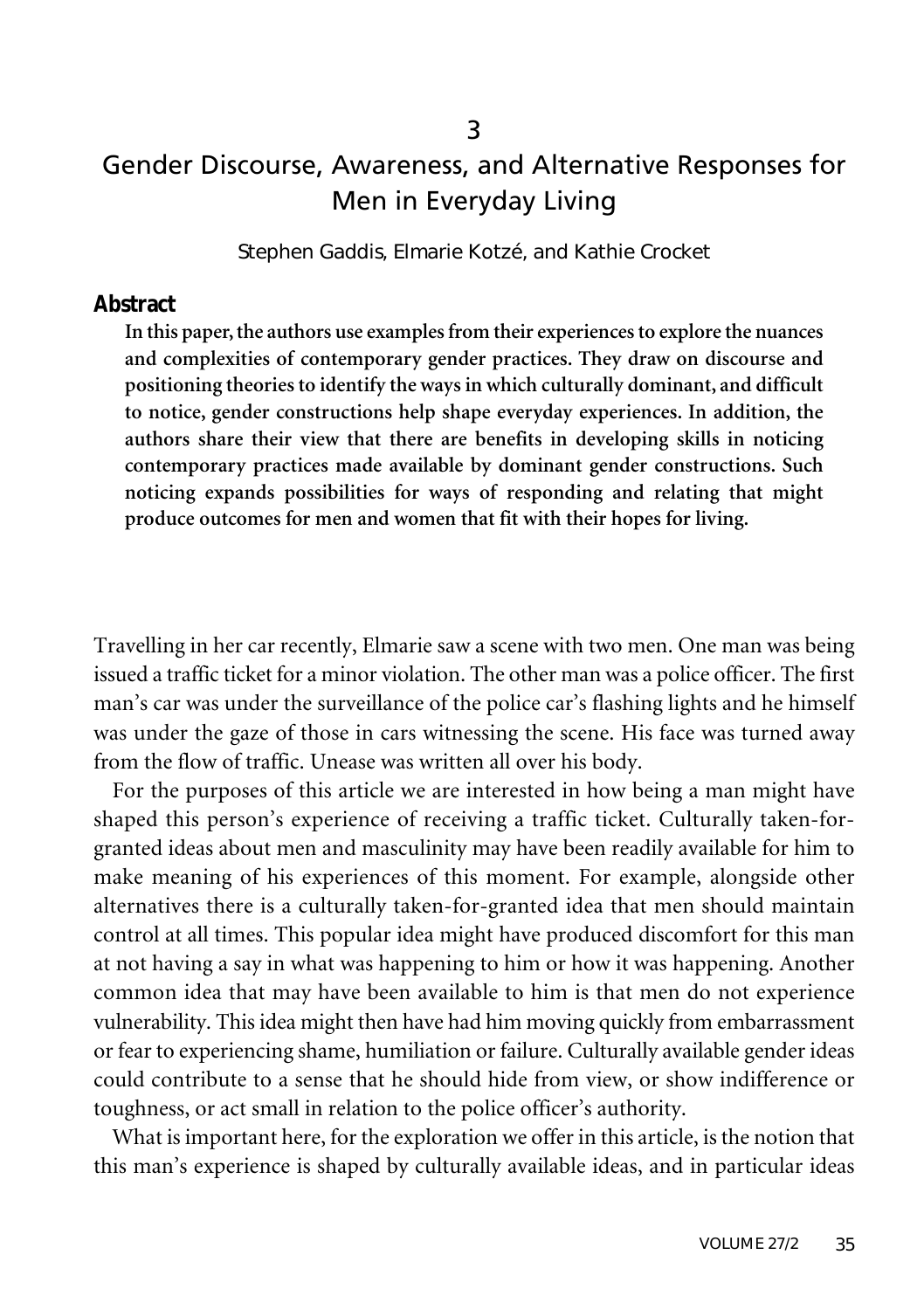about gender. The traffic infringement situation, like any other, can be "read" in many ways, by the people at the centre of it, and by others. Accounts are rarely singular. However, the different cultural stories that are called on in any situation make particular readings more or less available, and thus limit or expand the actions/responses that are possible for any of us.

We carry the hope, in our practice and in our lives, of noticing and recognising the playing out of cultural stories about gender that limit what is possible, for men and for women, in order that alternatives can be explored and options for action expanded. This article arises out of this hope and purpose.

A description of the theoretical tools that we use, in recognising the playing out of gender stories and exploring possible responses, follows in the next section of this article. Our emphasis, as the article continues, is on specific interactions that demonstrate possible readings of a number of particular life situations. In these examples, we show how gender stories shape interactions, and how we work to explore and expand possibilities for ways of responding and relating, with an emphasis on finding alternative routes for men's ways of being and relating.

### **The shaping effects of cultural stories**

We understand that the stories of culture are carried through discourses. On the terms of poststructuralist theories, discourses are understood to be "practices that systematically form the objects of which we speak" (Foucault, 1972, p. 49) and thus produce both practices and people who engage in these practices (Fairclough, 1992; Parker, 1994). Here is an example of how this works, taken from Kathie's memory of her grandmother, Mary.

Mary used to tell Kathie stories of her childhood in the early years of the 20th century. In one story Mary was a young girl whistling as she scrubbed the wooden doorstep at her grandmother's house. Mary's grandmother said to her, "Men don't like whistling women." Mary's grandmother's words and Mary's retelling them to Kathie carried cultural stories. Through the discursive practices of scrubbing, whistling, reprimanding or guiding, telling a story, listening to a story, laughing together, and making meaning of a story, discourse was being produced and reproduced. Gender and gender practices were being formed as Mary's grandmother told her this story about men and women, and as Mary retold the story to Kathie. Lives were being shaped on the terms of gender discourse, as gender discourse was being re-spoken into life.

"Men don't like whistling women" illustrates how gender discourse offers positions for both men and women. As discourses are enacted through discourse practices, they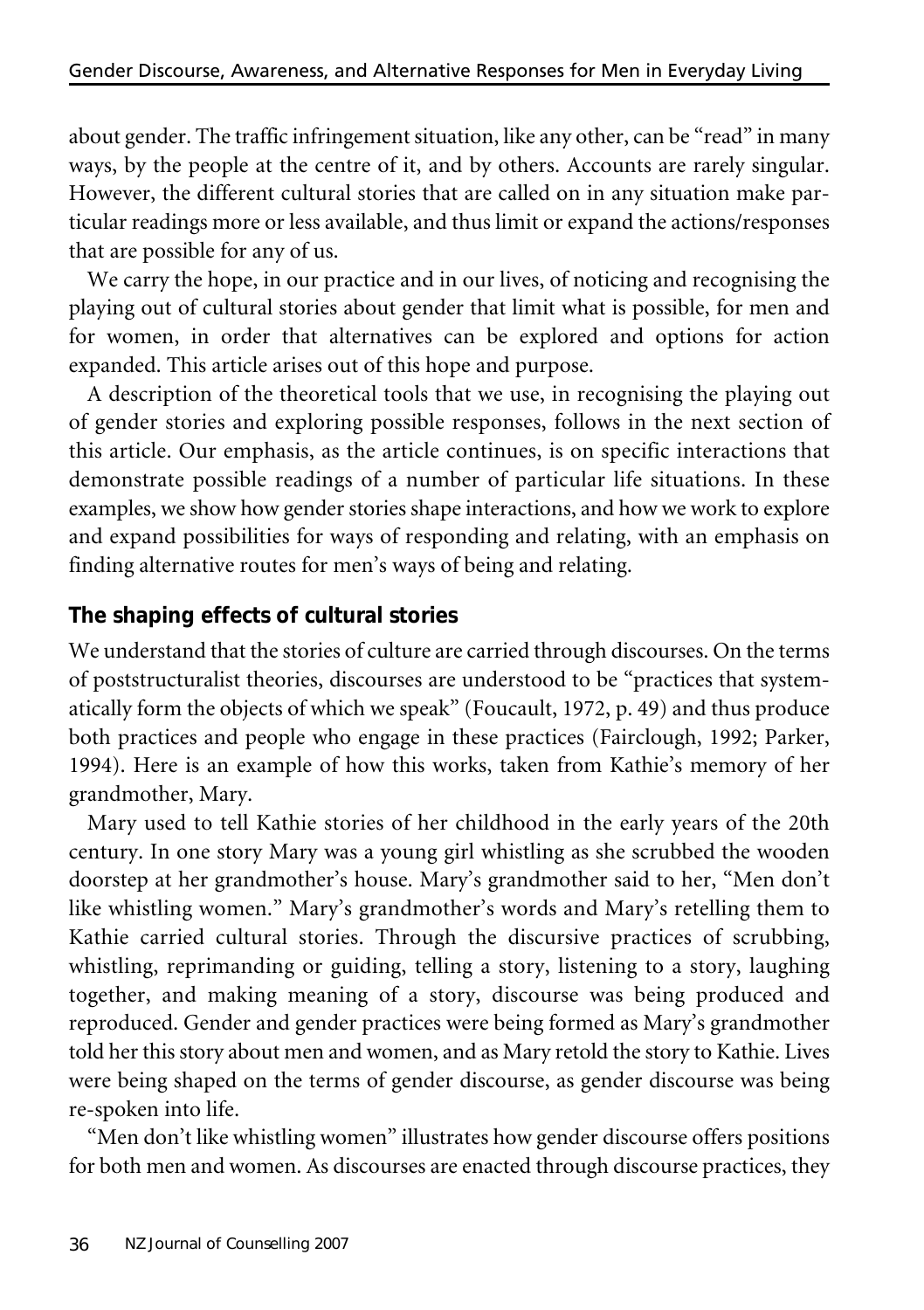determine what actions are appropriate, for both men and women. Discourse thus "hails" us, calling and inviting us to "listen as a certain type of person" and then offering us particular speaking or acting positions (Parker, 1991, pp. 9–10). It thus produces expectations for how we will act as gendered persons.

As we act in response to such expectations and positions—by taking up or resisting invitations—we actively participate in discourse production (Drewery, 2005). This is what is so important to us about these discourse ideas: they show both how we are shaped by available cultural stories and how we ourselves can contribute to the stories that are available for shaping lives.

On one hand, discourses can have the effect of essentialising or totalising:

*To* essentialize *experiencerefers to naturalizing it or treating it as a fixed, or given, element of a "real" or natural self. Essentializing experiencetakes it out of its social and historical context. It is, then, problematically treated as though it were unquestionable truth: It is given the authority to represent truth.… What is left out of this essentialist construction is how interactive, social, and historical forces shape the creation, interpretation, and performance of meaning. (Brown, 2007, pp. 182–183)*

As the whistling example shows, there is a danger that an unquestionable truth is storied through the fixing and thus naturalising of a claim about both men and women. In this way essentialised gender constructions potentially produce limitations for all of us.

We do not believe that a person can escape the internalisation of essentialist gender ideas. Any of us can find ourselves thinking about our selves or others in these terms. Nor can we ever be completely free of the positions these terms can produce in relationships. Essentialist gender stories have such an established history as social constructions within interpersonal and institutional structures that they are available for us all as potential ways of understanding experience.

While particular constructions may be culturally centralised—as essentialised gender stories are—alternative knowledge is always possible (White, 1991; White & Epston, 1990). The twinkle in Mary's eye and the mirth that she and Kathie shared in response to the story invoked other possible knowledge and discursive practices of living. Mary's telling of Kathie's great, great grandmother's advice both reproduced the centralised knowledge of dominant gender discourse, and produced resistance to that centralised knowledge. A story like Mary's carries gender prescriptions for men and women, and also carries the possibility of how things might be other than as prescribed.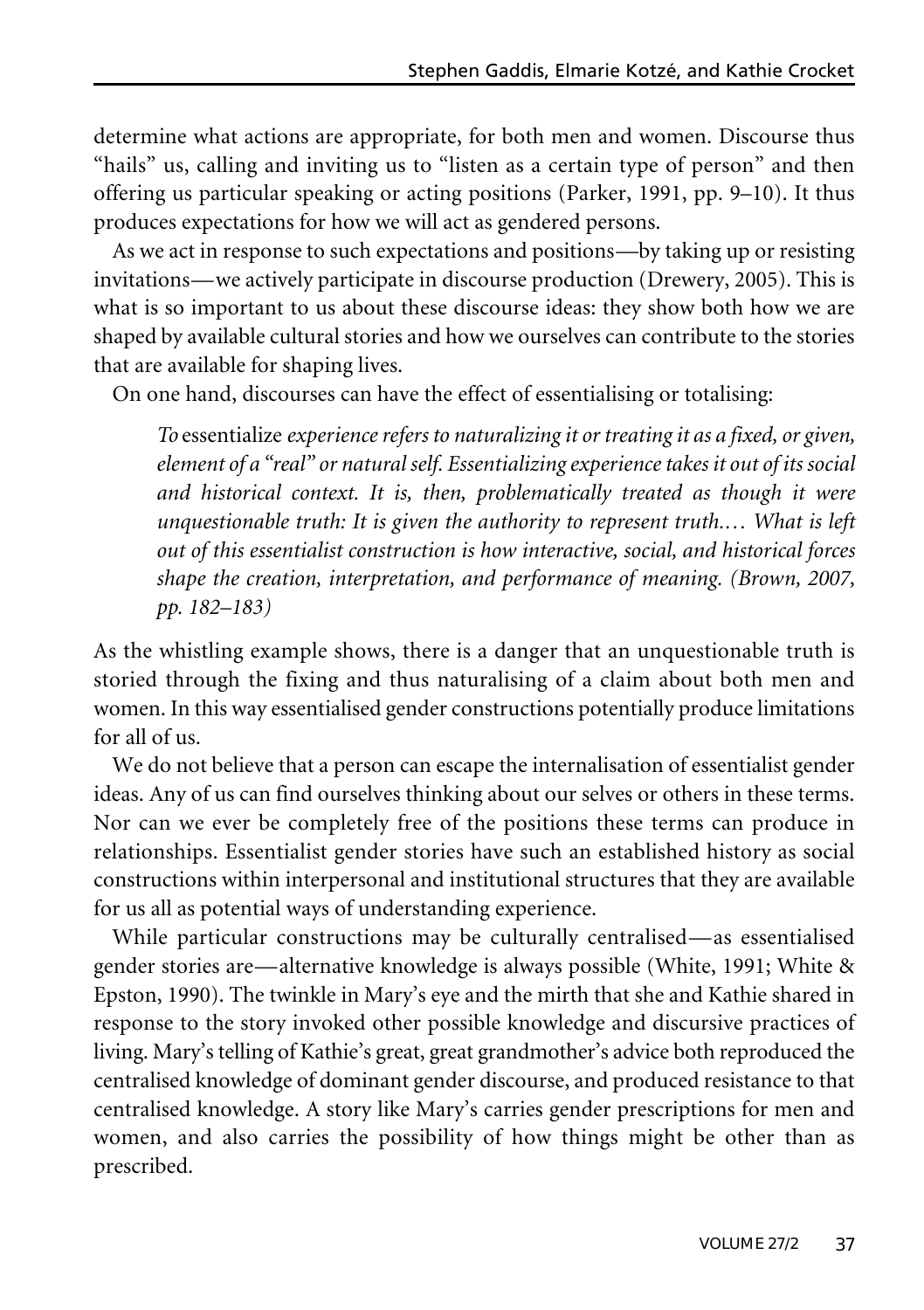It may seem easy to look back from 2007 and see the restricting/limiting effects of essentialist gender discourse being reproduced in early-20th-century daily life. Perhaps less visible, however, are the ongoing effects of essentialised stories of gender in our own contemporary lives and practices, including in an event as seemingly banal as being issued with a traffic ticket.

Our focus in this article is to pay attention to essentialist gender discourse and the options for acting it offers, for in paying attention to the positions available to us, new options for action open up (Davies & Harré, 1990; Harré & van Langenhove, 1999). According to Davies (1993), as we "disattend the pane of glass to look at the view out the window, so we generally disattend discourse. It is not until the glass fractures or breaks, for example, that we focus differently" (p. 153). Steve invited first Elmarie and then Kathie to join him in shaping this article, as part of his commitment as a man to contributing to the possibilities of "attending discourse" and so focusing differently. The commitment is to challenging the ongoing reproduction of essentialised gender identities and practices, thus increasing possibilities for responses that fit more with our own and others' personal preferences. We believe that the more awareness we hold about the ways essentialist gender ideas position us, and those around us, the more we can notice alternative possibilities. We have found that with alternative possibilities comes a greater sense of agency for taking up ways of being that do not necessarily fit with, or reproduce, essentialist or totalising ideas about what it means to be a man or a woman.

Although Mary's story might show that essentialised gender constructions have changed over time, nonetheless gender stories continue to circulate. They continue to contain within them claims of truth status. This being the case, even men (and women) who strongly prefer alternative practices in their lives constantly navigate within, around, and through practices shaped by what, on closerinvestigation, appear to be essentialist gender ideas.

## **Making a purposeful response**

Imagine, again, the man being issued a traffic ticket. If he were aware of the position calls that essentialist masculinity ideas were making available, he might resist the idea that he is less of a man for experiencing vulnerability. He might act from this protest position by saying to the police officer, "I am very embarrassed standing here while people are watching us," thus acknowledging his experience of vulnerability. His purpose may be to claim vulnerability as an acceptable dimension of his identity.

If the police officer were also aware of essentialist gender ideas, he might offer a relational response such as, "Yes, I have been in your shoes myself." This kind of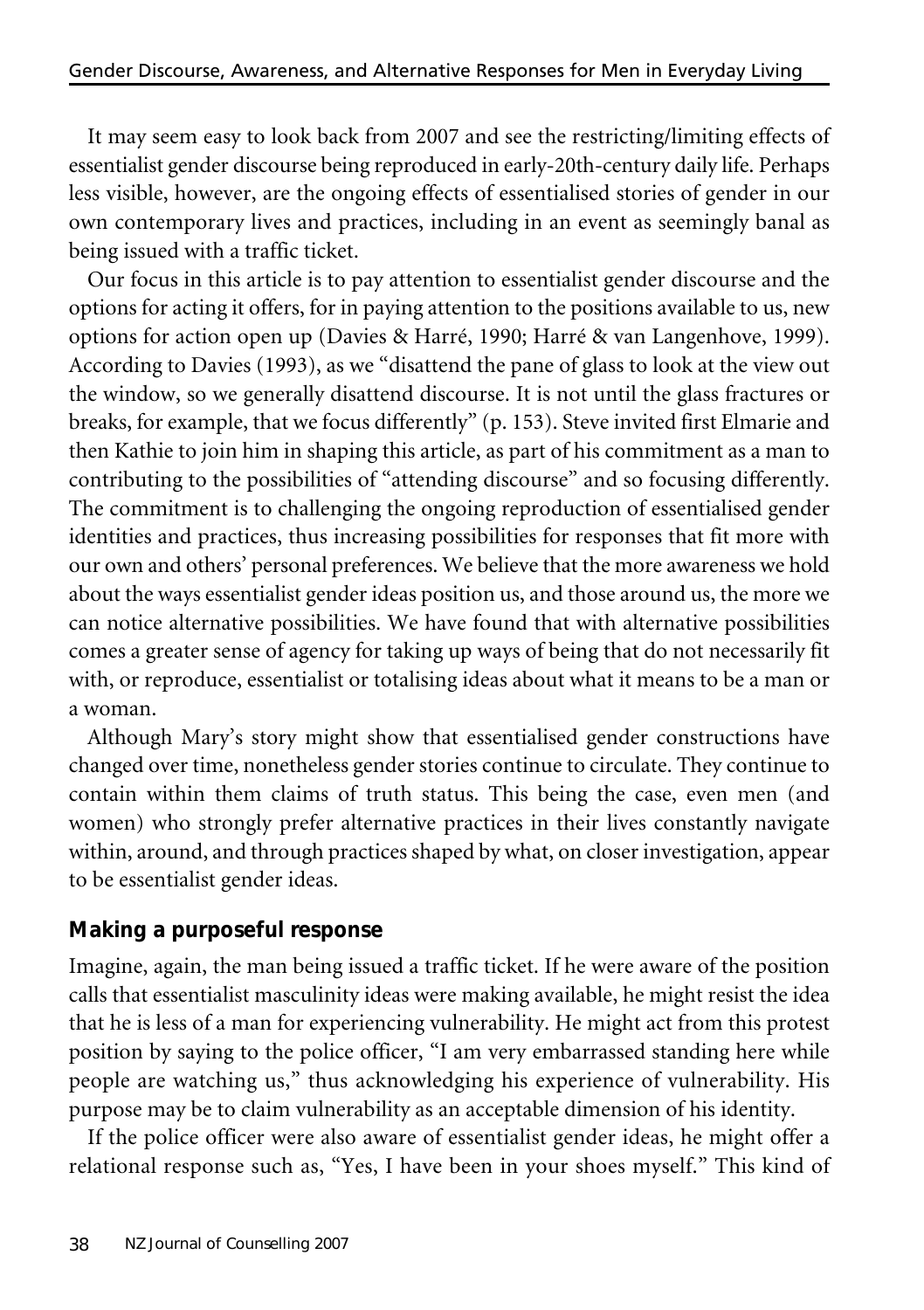response might be in line with values the officer holds about protesting against dominant gender ideas that suggest men in authority act in disconnected and nonrelational ways.

A complicating factor is that whatever non-essentialist position the man receiving the ticket may take up, the police officer might respond with a strong essentialist gender stance that could include acts of humiliation, degradation, and marginalisation. Not knowing what position another person might take up is a factor that makes it difficult for people considering alternative practices for themselves.

As we have said, individuals who strongly prefer ways of being that do not fit with dominant, essentialist gender ideas can still re-produce those ideas. For example, a man driving past the scene of the traffic incident might momentarily experience a sense of private superiority for winning at the competitive game of "not getting caught". Or, he might find himself identifying with the man in taking an anti-authority position. However, aware of how essentialist ideas about masculinity often connect competition and masculinity, he might prefer an alternative, perhaps empathic, response for both the man and the police officer.

As well as shaping private experience, essentialist gender ideas can also help shape how relationships evolve. How, for example, might we imagine dominant gender discourse shaping the conversation between the man and a male police officer? How might essentialist ideas about men and authority position the police officer as he relates with the man whom he stopped? How might essentialist ideas about men and masculinity position witnesses differently if the police officer were a woman? If the police officer were a woman, would essentialist gender ideas position witnesses to notice gender more, or less?

The article goes on from here to offer illustrations from our own lived experiences of internalising essentialist gender ideas, and efforts to navigate beyond them. Our purpose is to increase awareness of the contextual histories, and problematic and subjective effects, of essentialist gender stories, recognising that these stories intersect with all other socially constructed discourses of identity, like race and class. With more awareness of discourse come more possibilities for intentionally accepting, rejecting, subverting, or changing those positions (Davies, 1991, p. 51).

#### **Intentional responses for relationship building**

In pausing to notice the shaping effects of discourse, and pausing to ask questions, we can contribute to "troubling" (Davies, 2000, p. 14)—disturbing—essentialist position calls offered by dominant gender discourse. Our experience is that the production of alternative relationship practices involves paying care-full attention to available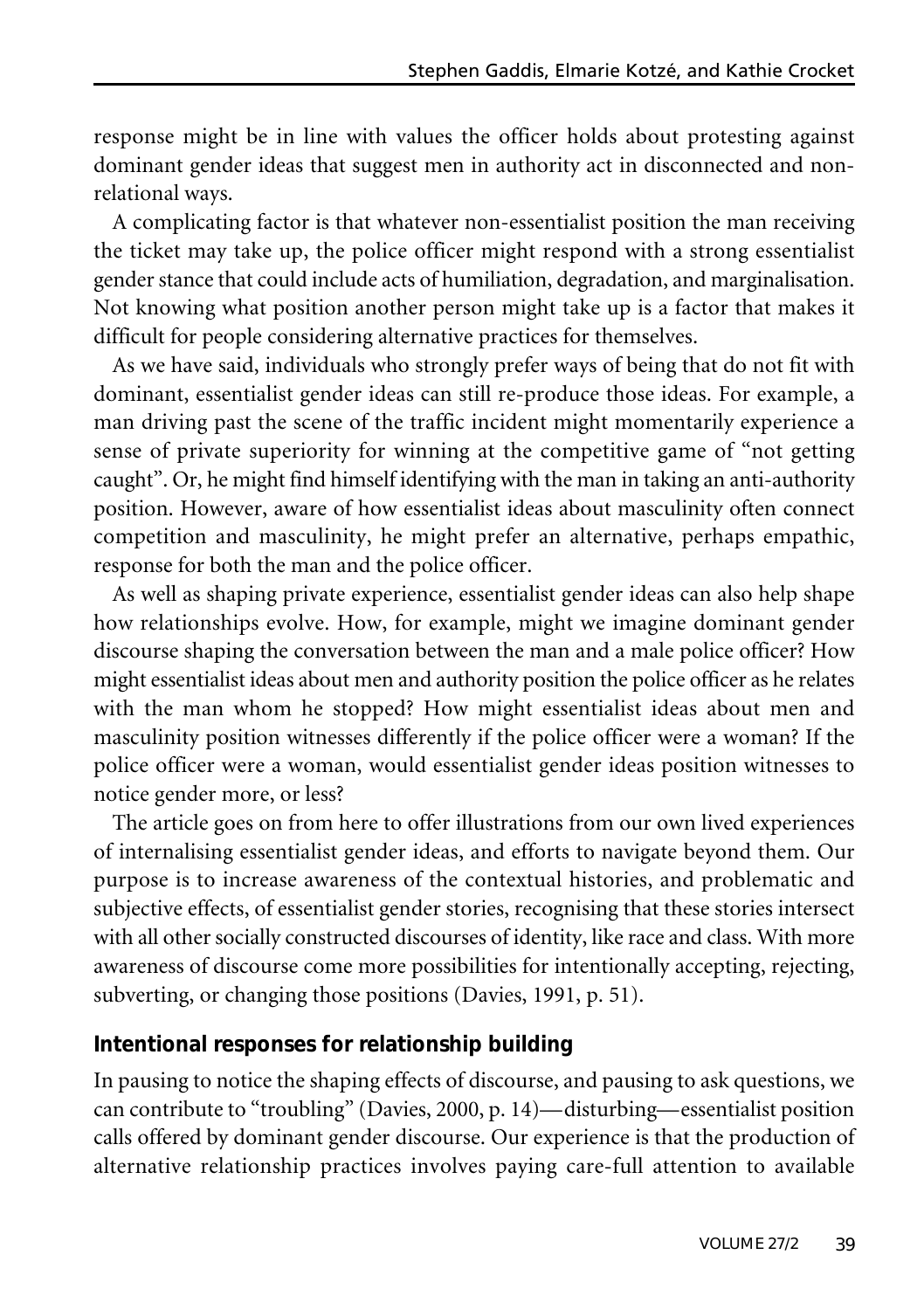positions made by particular gender constructions. To illustrate how troubling essentialist gender ideas can offer opportunities for intentional responses, we turn to the co-production of our current working relationships.

Elmarie and Steve met by phone when Steve applied for a one-year teaching position in the Counsellor Education Programme at the University of Waikato, where Elmarie is a full-time faculty member. They come from very different territories of identity, including gender, age, language, and nationality. Steve was born and raised in the western United States and Elmarie has lived most of her life in South Africa. Professionally, Elmarie is an experienced academic with extensive clinical experience while Steve is an experienced clinician and a newer academic. At the time Steve applied for the job, Elmarie was the acting programme director.

Even before they met face to face, an event occurred that offered them a chance to begin navigating their working relationship. After accepting the position, Steve wrote an email to Elmarie in which he referred to himself as a "professor". This language use produced a difficult position for Elmarie: she knew the term professor in the New Zealand context designates seniority, while in US universities the term is generic.

Elmarie was concerned that Steve might be uncomfortable in his academic position in New Zealand if he were to continue to refer to himself as a professor. Should she respond to this concern? She did not know Steve. She recognised, however, that providing information could be read as "correcting". If Steve read it this way, how would he experience a woman correcting him? Would dominant gender discourse call him into male authority and thus position him to come to negative conclusions about her, or to assume a hidden motive? Would there be embarrassment for him, and would he respond to discomfort in the kinds of defensive, aggressive or withdrawn way dominant gender discourse might call him to?

Elmarie also considered what might happen if she were not to provide information. What positions might be available—for Steve, herself as acting director, and other staff in the department including professors and aspiring professors—if he were to speak of himself as a professor in the New Zealand context? Choosing to act on her concern for Steve's experiences of the transition into New Zealand academic culture, she crafted this email:

*I hope it is ok to mention something to you, which I remember I experienced when I visited the United States. Thereseems to be an academic difference between South Africa and the United States, which is also applicable here in New Zealand. The title "professor" is used in New Zealand for the most senior members of an academic faculty. The School of Education here has only a handful of professors.*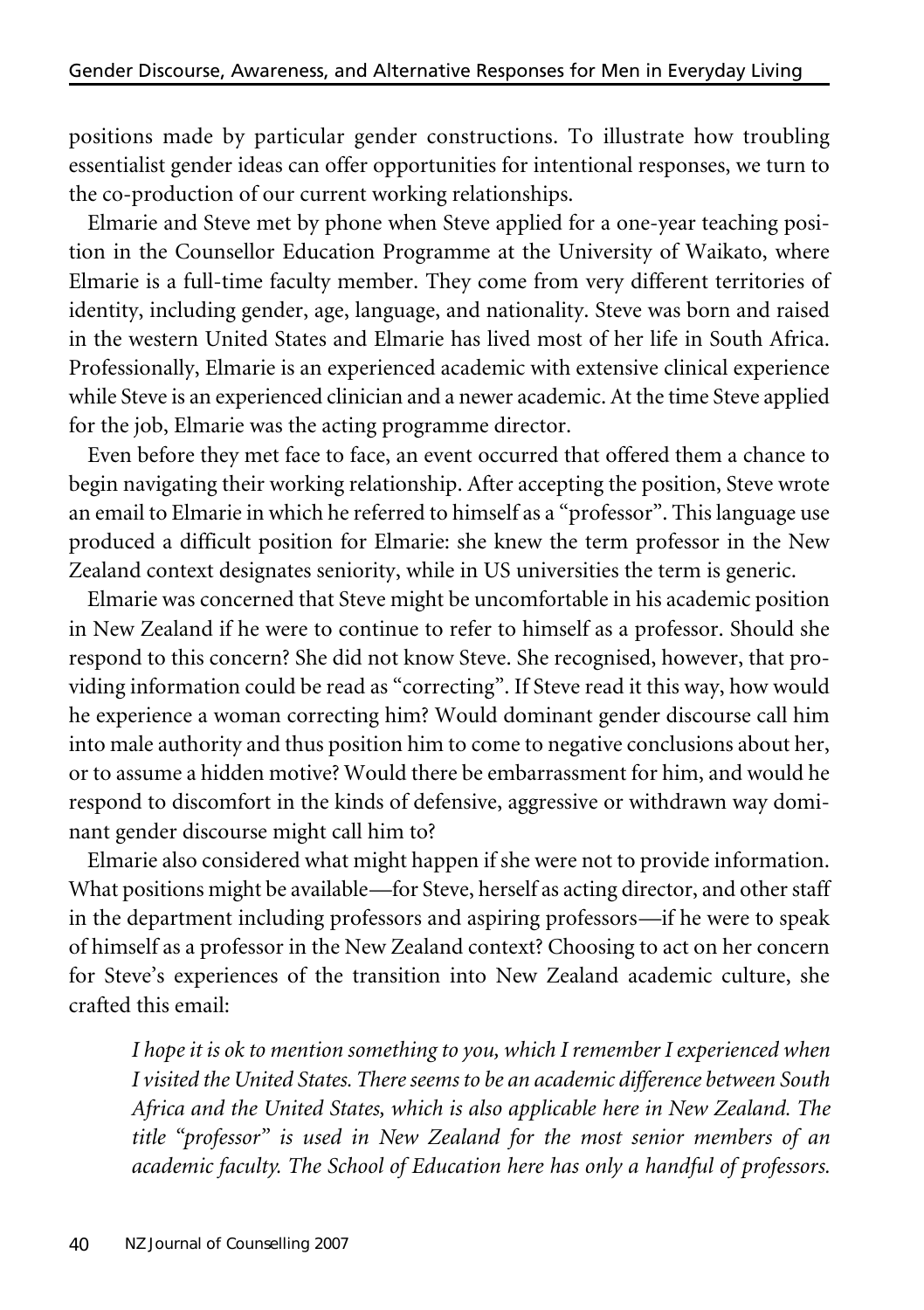*In the United States the terminology may be used differently to indicate a person who is a teacher at a university. Here, in New Zealand, it is a senior position that an academic applies for after years of research and publications. These publications position them as experts in their disciplines. In our department, we have only one professor, a number of associate professors, senior lecturers and lecturers, as well as senior tutors and tutors. The position you have been appointed to is called Visiting Teaching Fellow and people will probably understand thisVTF title better within this context. I hope you don't mind me mentioning this to you even before we have met face to face.*

At first Steve was not sure how to make sense of Elmarie's email. For example, the idea that Elmarie might be attempting to "put him in his place" produced fear and anxiety. However, calling on the ideas we are illustrating in this paper, Steve was able to resist such calls, and go beyond the limited possibilities these offered him or his relationship with Elmarie.

First, he was aware that many ideas available to him were connected to socially constructed essentialist gender ideas that he had internalised over the course of his life. He was further aware of how jumping to conclusions based on these readings often involves a misreading of the other person.

Steve was able to identify a preferred position for him that had to do with valuing and learning about cultural differences. He also was able to connect with his preference for how he wants to be as a man, given his understanding of the history of gender injustices. His preference for being as a man is to care more about the effects he is producing than whatever his intentions might be; and to be accountable rather than to blame, attack, judge, or withdraw when experiencing different forms of discomfort. These ways of being fit better for Steve than what he thinks of as dominant traditions that centralise men's experiences over women's.

Once aware of and connected to his preferences, Steve responded to Elmarie with an appreciation of her willingness to inform him about the term professor. In the process, he also imagined what Elmarie may have had to navigate as a woman to share this information. Discovering a response that fitted with his preference, he could enjoy demonstrating his commitment to valuing women's voices, accountability, and cultural differences with his response. His eventual email reply was:

*Thank you so much for this information. I want to learn as much as possible about New Zealand culture and cultural diversity, the Treaty of Waitangi, as well as other refined nuances of cultural differences. This seems to be an example of differences*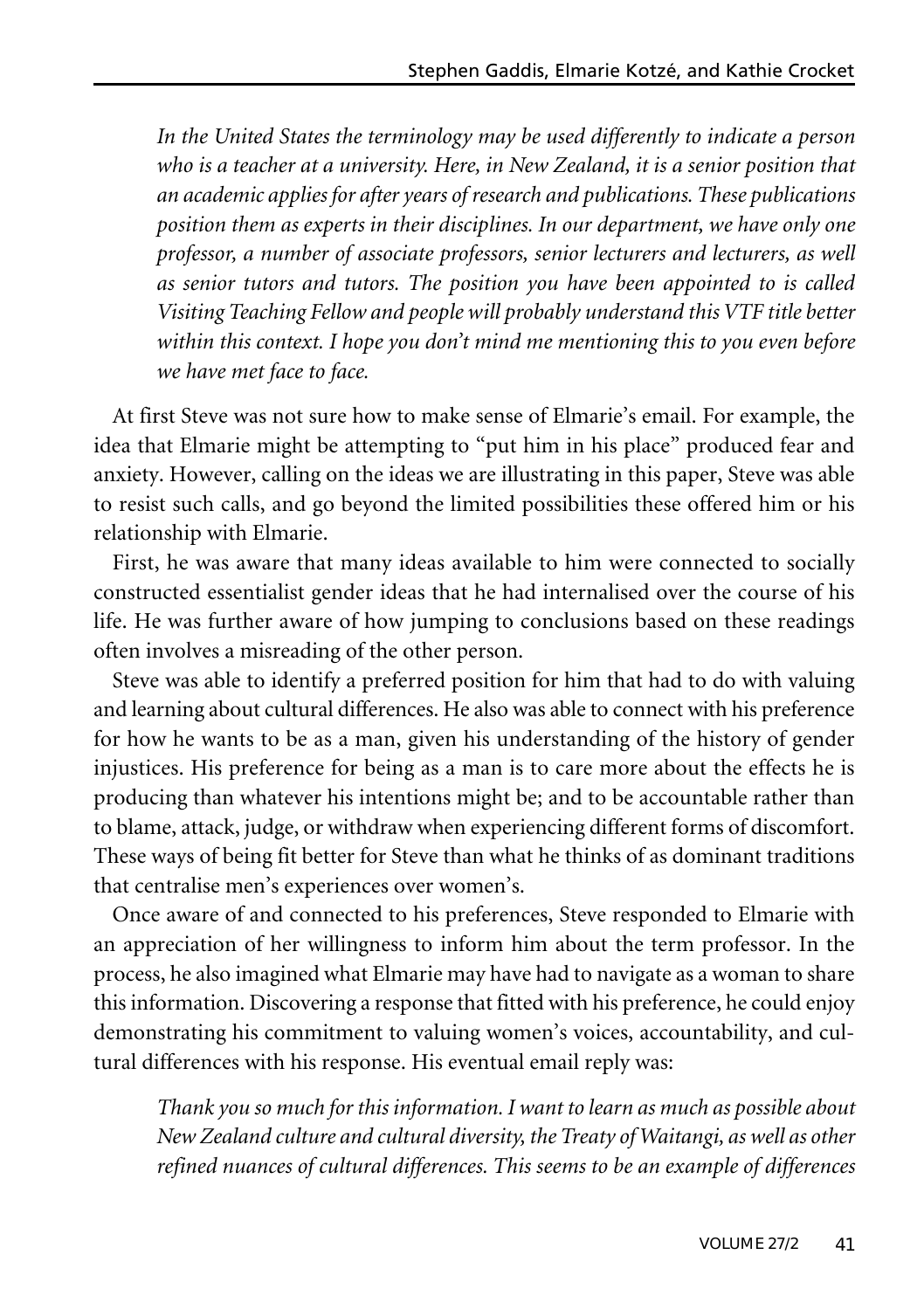*within the academic culture that I may come across. Thank you for making this available to me. I value knowing when I may not understand something, and working relationships where I am informed about the negative effects that I inadvertently produce.*

Steve's response offered Elmarie a position that fitted with her hopes for the interaction. Elmarie remembers experiencing warm feelings toward Steve through a strong resonance with the importance she places on considerations of culture and gender, and the infrequent experiences she has had where a man has expressed concerns about gender. This exchange offered the relationship a chance to develop in a way that Steve and Elmarie both value.

Staying in relationship when challenging experiences emerge is a difficult practice that has helped Steve stay connected to his values. He believes dominant gender ideas about what it means to be a man contributed to the challenges he experienced in learning this skill. Gender stories that suggest men should not have to experience emotional hurt or discomfort often produced position calls that did not generate the kinds of relationships he most desired. Therefore, he has learned he has to be most careful and accountable when he feels vulnerable, as that is when he is most likely to re-produce dominant gender practices without thinking.

Steve's pathway to understanding the production and reproduction of gender discourse in his life includes many painful personal experiences. He is grateful for teachers who he experienced as offering both care and challenges. It has been especially helpful for him to develop an understanding where personal accounts of his life can stand alongside and in acknowledgement of an analysis of the injustices that dominant stories have produced. Though difficult at times, his journey has produced a life of closeness in relationships that he values over anything that might have developed otherwise.

The development of alternative relationship practices made it possible for Steve, upon his arrival in Aotearoa New Zealand, to ask Elmarie, and Kathie, how they felt about working alongside a white male heterosexual American. Steve's question was intentional. He wanted to initiate a clear message that he valued conversations about privilege, and did not assume his privileges were not a problem for Elmarie and Kathie. He also hoped to show his desire to know what they experienced so that he could demonstrate respect for whatever positions they held.

Similarly, without Elmarie's experience working against social injustices of patriarchy, racism, classism, and nationalism, she would not have been able to intentionally respond in a light-hearted but serious way. Following Steve's question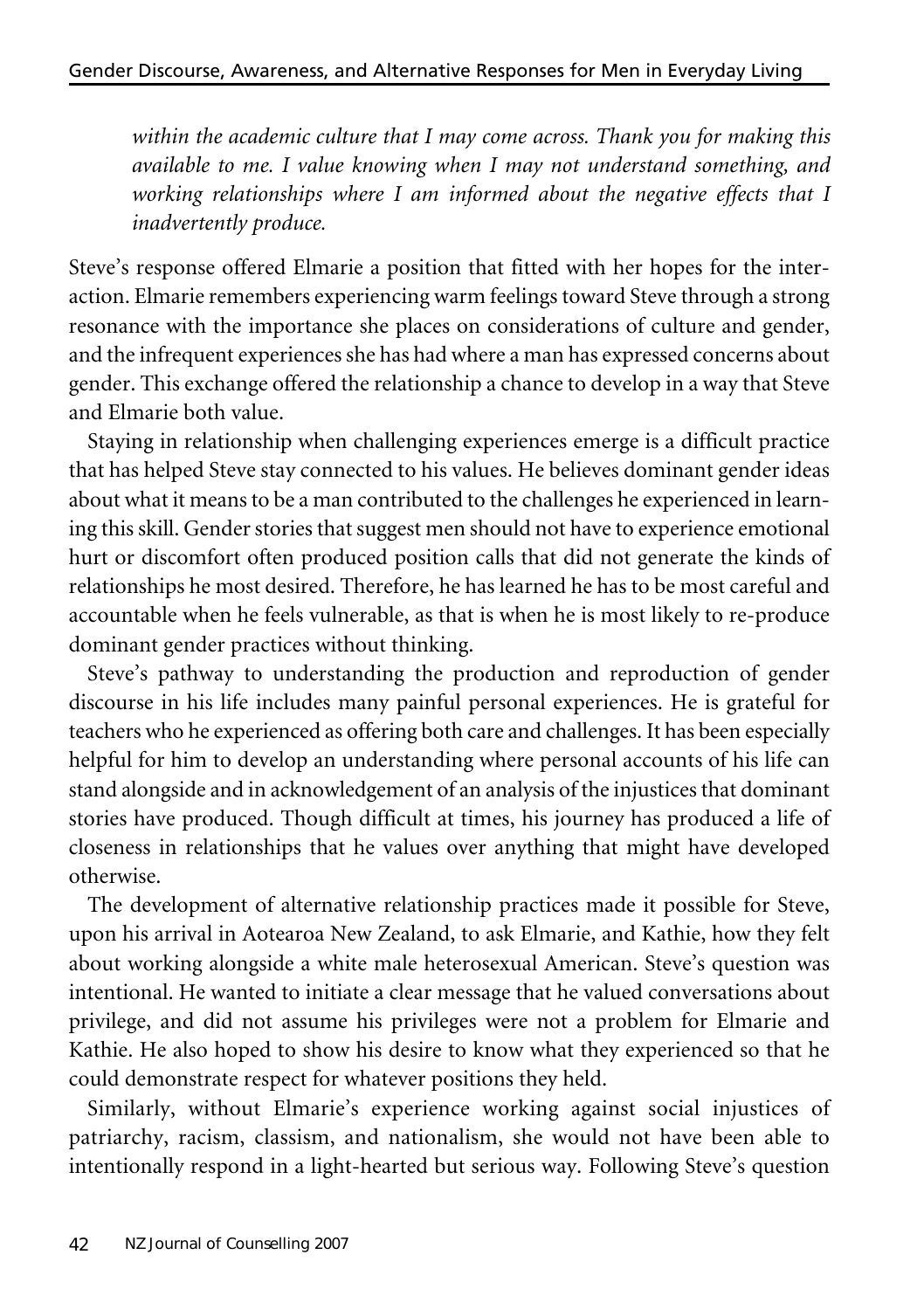and a few moments of uncomfortable silence, Elmarie looked at Kathie and then returned her attention to Steve. She responded:

*I bring with me many experiences working alongside male colleagues. My experiences vary from exciting and comfortableto uncomfortable and very difficult. I have at times experienced disqualification and at other times respect for what I haveto offer as a colleague. I am therefore hopeful but also a bit apprehensive about how we will work together, Steve.*

Elmarie took a risk to have a voice on her own behalf and on behalf of the small and large injustices that can be perpetrated on the terms of male privilege. She took this risk despite countless experiences where men in positions of privilege had responded to her honesty with judgement, ridicule, retribution and/or withdrawal. In addition, Elmarie's response offered Steve another position call that made it possible for him to take up his preferred way of being as a man. Responding, Steve said:

*Thank you so much for your honesty. It is a relief to think that it is possibleto work with you both with that level of honesty. I would like to be a colleague who is accountable for the negative effects I may not intend. It may not always be visible to me* when I generate these negative effects, but I will always value the opportunity *to know about and respond to them.*

Elmarie and Kathie both responded by stating that they too believed they could produce unintended effects and valued knowing when that took place. Among other things, this exchange opened opportunities for Steve, Elmarie and Kathie to think about the intersections of gender and academic discourses (Sondergaard, 2005, p. 189). Eventually, this would lead us to a research project where the three of us began exploring how we could develop conversations that could sustain reflections, in counsellor education, on essentialist gender discourses.

This back and forth offering and accepting of position calls that supported open and respectful relationship constructions quickly made it possible for the three of us to take more risks and experience more confidence and safety in our working relationships. This article is one of the outcomes of our accepting the invitations we offered each other for an ongoing dialogic relationship in which it is possible to explore and understand gender discourse.

Our working relationships have included difficult moments and bumps along the way, but we choose to identify these experiences as "mo(ve)ments" that offered new opportunities for intentional responses (Davies et al., 2006, p. 92). We share our experience to illustrate the ongoing helpfulness to us of Davies' suggestion that discourse,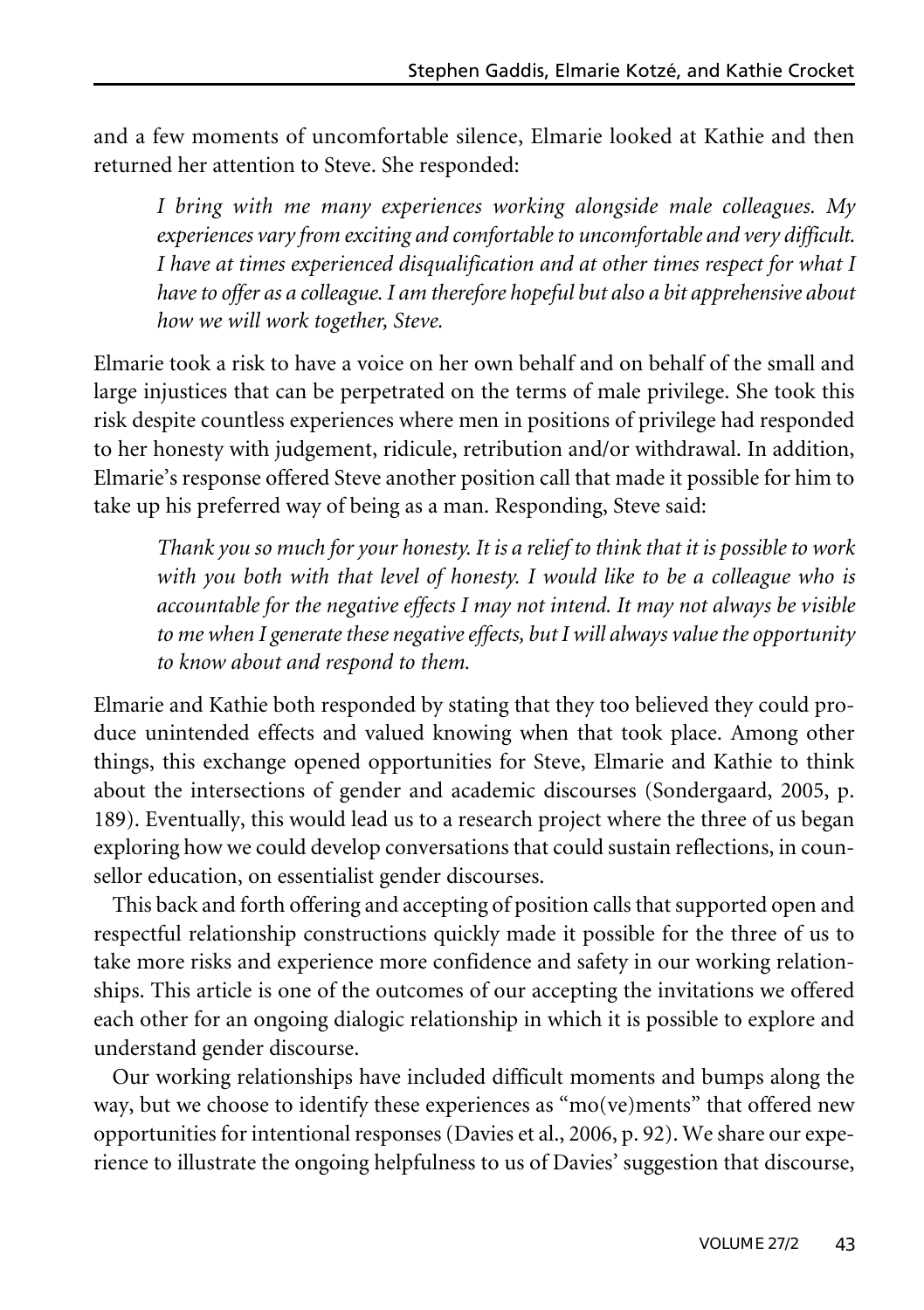rather than revealing a person's "real nature", "has effects" (1998, p. 36). Thus, when Steve experienced the possibility that he was being "put in his place", discourse ideas supported him to consider the effects of dominant gender discourse in producing this response, rather than attributing the problem to Elmarie as a person. Similarly, Elmarie did not assume that Steve's use of "professor" reflected some inherent quality in him.

It is not because of "real natures" that the relationships about which we write have been possible, but as an effect of considered, careful, and at times rigorous and difficult work to navigate gender discourse. It is the work, the processes, and the use of discourse ideas, which we intend to witness in this article.

## **Supporting men's opportunities for intentional responses**

We hold the hope in counsellor education and practice of supporting men to explore ways in which dominant gender discourse positions them and others. However, in many contexts we have found it confusing, difficult and challenging to facilitate sustained conversations that explore the problematic effects of essentialist gender stories and dominant gender discourse. The following example, an imaginary story composed out of many different situations, illustrates our experiences of these intersections.

Let us imagine a counsellor education class, where students are engaged in a conversation about gender discourse. A teacher introduces a discussion topic: the intersections of gender discourse, education and privilege. A student, Tom,responds: "I am not going to participate in this conversation. It is too biased toward women. It's too intimidating."

## *Elmarie: What's the bias you experience, Tom?*

*Tom: It's a pretty intimidating topic. Past attempts to share my own personal perspectives have been responded to strongly by some women and I end up feeling silenced.When I havespoken about my experiences—patriarchy can disadvantage men, too—my experiences haven't got cared for much. The focus is always on the women. I don't trust these kinds of conversations: I'm likely to be attacked for just trying to share my story. It's not safe to speak.*

The position calls that are available in Tom's expressions shape the identities of all those acting and watching, as they respond to, accept, refuse or resist such calls. What positions are available for responding without diminishing anyone, while also keeping, at the centre of the conversation, engagements that invite Tom and the rest of the class to be intentional and aware of the effects of gender privilege?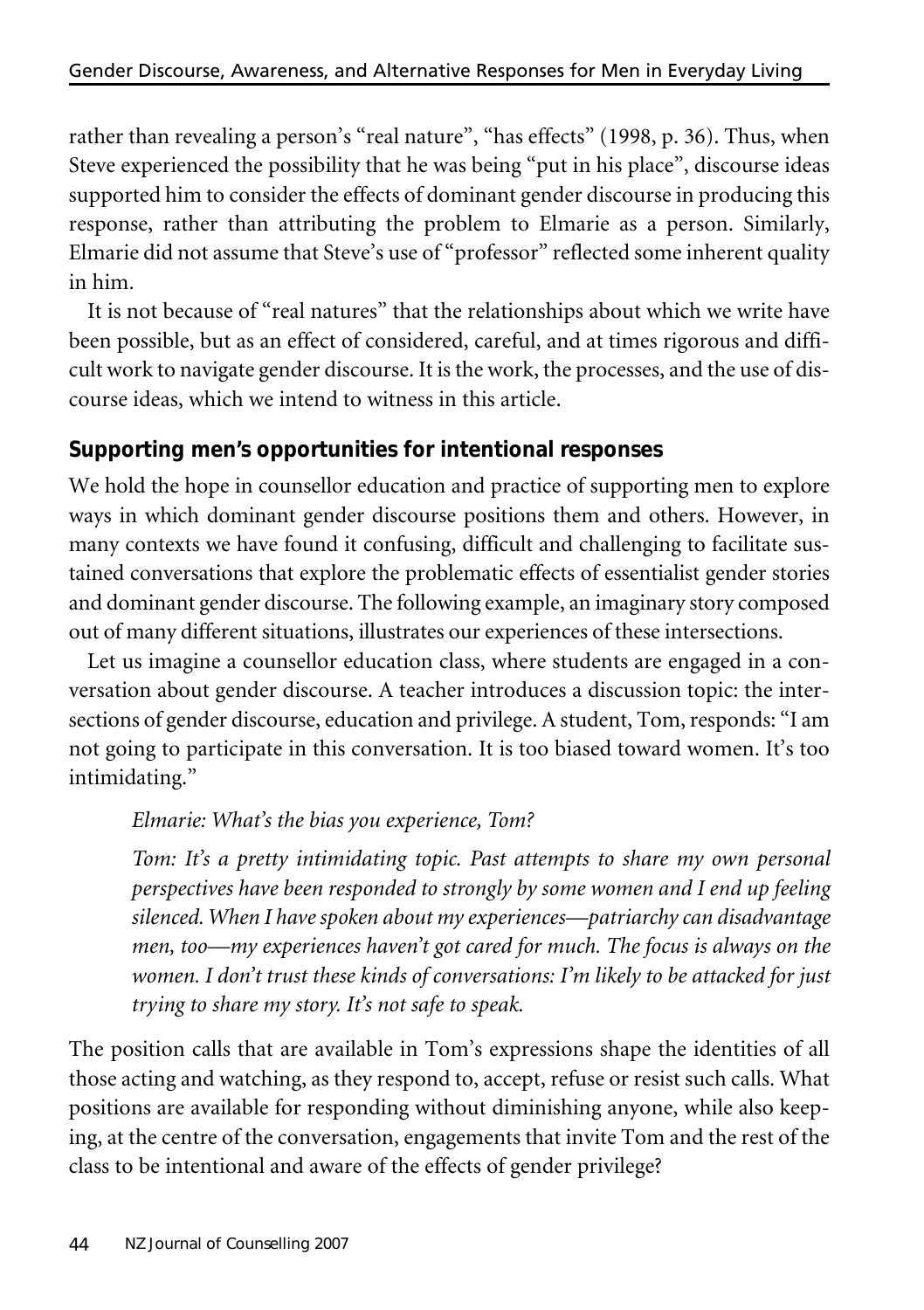Using ideas about gender discourse we notice:

- Tom's overt action is to announce a withdrawal from the conversation.
- Focusing on Tom's experience potentially:
	- Re-produces patriarchal gender constructions that privilege men's experiences over women's.
	- Limits the space for women to talk freely about their experiences of how dominant gender stories produce experiences of large and small injustices.
- In addition, women might experience a difficult either/or binary because:
	- First, if they speak their indignation at Tom's centralising his experience, or at his withdrawal, they, too, may appear insensitive towards Tom's experiences, thus potentially re-producing essentialised gender ideas that erase men's pain. Such speaking may also provide the basis for justifying criticisms, withdrawal, and other forms of "punishment" for not keeping men's personal experiences as the centre.
	- Second, the women may act with sensitivity toward Tom and his experiences of disadvantage. However, such sensitivity, through keeping men's experiences centralised, might further marginalise and invisibilise women's stories of gender injustice, and thus continue the re-production of dominant gender discourse.
- Ideas offered by dominant gender discourse, such as that men are always entitled to defend their particular perspective, position all participants. At the same time, many other gender discourse ideas circulate, positioning participants in various ways.

Thinking in terms of these discourse ideas, some considerations that are present for us include:

- How can this impasse be spoken about?
- What language needs to be available to address the impasse?
- What else might we need to put in place to bridge this impasse situation?
- What space can be made available for all to move forward in the conversation?

As educators our responses in such a situation will often depend on collaboration and generous spirit within our professional team to find ways forward. Trust in the intentions we all hold supports honesty and openness between us as we negotiate complex gender stories.

Let us again imagine the classroom, where there is awkward silence, clear discomfort, and a response from a woman student that suggests she is poorly positioned to go beyond the terms Tom's withdrawal offers her. She speaks of awkwardness, and resentment about what Tom has said, and there being no way forward. A few others voice agreement.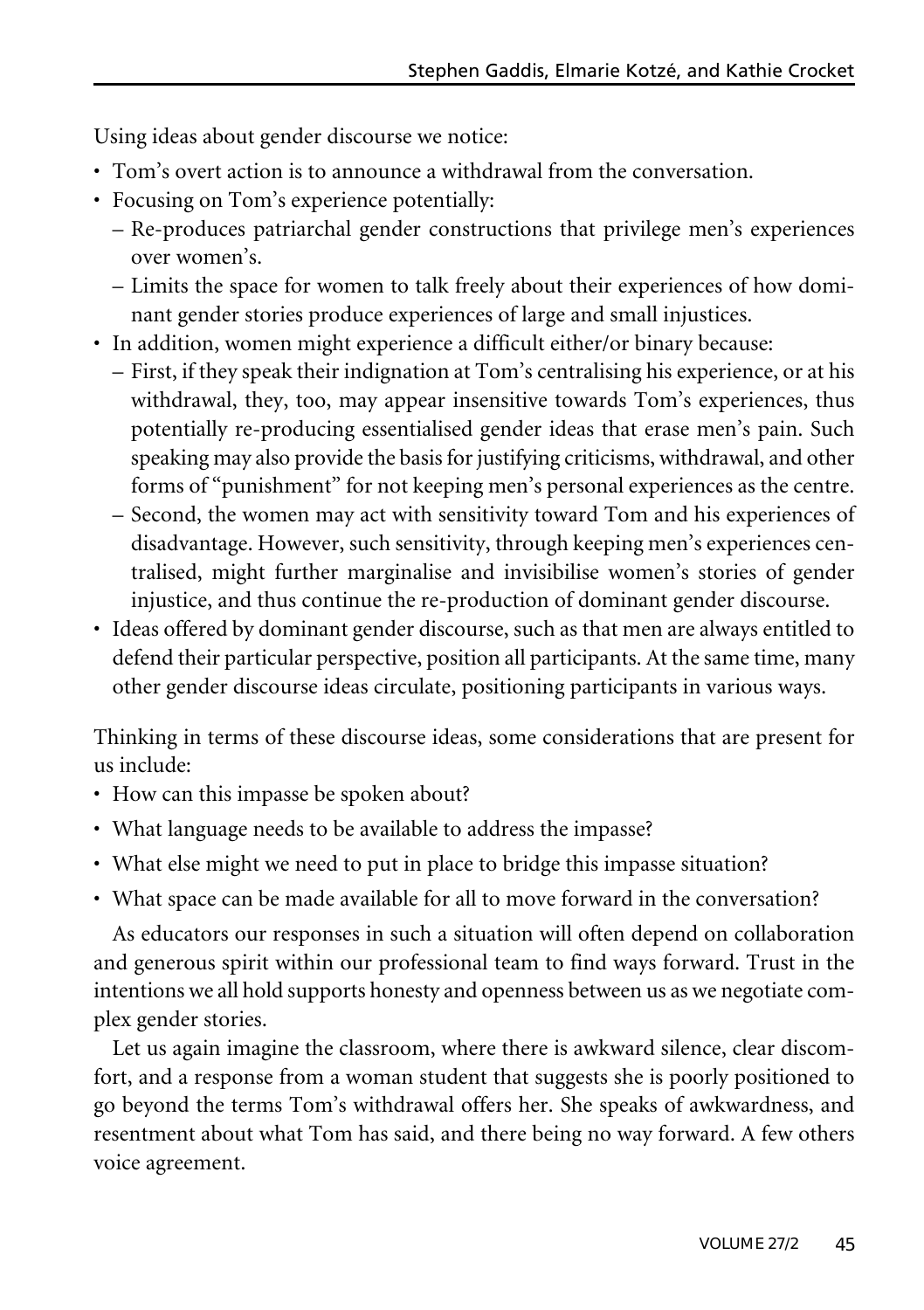As educators we believe it is our responsibility to attend to the apparent impasse that has followed Tom's speaking, in order to open the conversational space in ways that trouble the reproduction of dominant gender discourse. A possible approach is to investigate words and language, as well as intentions and the effects words produce (Anderson & Goolishian, 1988). A related approach draws on discourse theory: the focus is on exploring, and troubling, discourse and its effects (Davies, 1998, 2000; Davies & Harré, 1990).

Pausing the conversation, we return to Tom's words: "I don't see myself participating in this biased discussion." After asking permission, Elmarie writes the words on the whiteboard, asking Tom about the intentions behind his words. Tom is quiet for a few moments, then says that it was an innocent statement about what he thinks, and he just wanted to share his perspective.

*Elmarie: What did you hope for in offering this statement?*

*Tom: That by being frank and open, other students would take up a debating style of conversation. I just wanted to start the discussion by being transparent.*

Elmarie writes the intentions next to the words on the whiteboard. She asks whether Tom would be willing or interested in hearing the meaning that others in the group have made of these words. She also asks him whether he could keep one eye on his intentions, while also stepping into the territory of their understanding, witnessing self and other (Weingarten, 2000) at the same time.

Sally says that she read the practice of male privilege into the words, while she thought the discussion had been inviting reflection and self-reflection on privilege. She says she was hurt by the way in which the words centralised Tom and his experience. His sharing did not assist in the troubling of privilege, but demonstrated an automatic practice of male privilege.

Ann suggests Tom did not take the group members into account: the statement did not position her well as a woman. "It did not create space for me to talk. I did not feel invited into the conversation." She believes that the word "biased" closed any possibility of dialogue, and defined the topic of gender and members as biased just as the conversation was beginning.

Elmarie asks Tom if he was aware of any of this. Tom answers, "I did not know that what I said would have this effect. I am not sure how this happens, but I think it happens with my daughters because we are not as close as we were when they were young." Elmarie asks Tom if he would like to continue the conversation or if he would like to stop at this point. Continuing, Tom states that these effects are not what he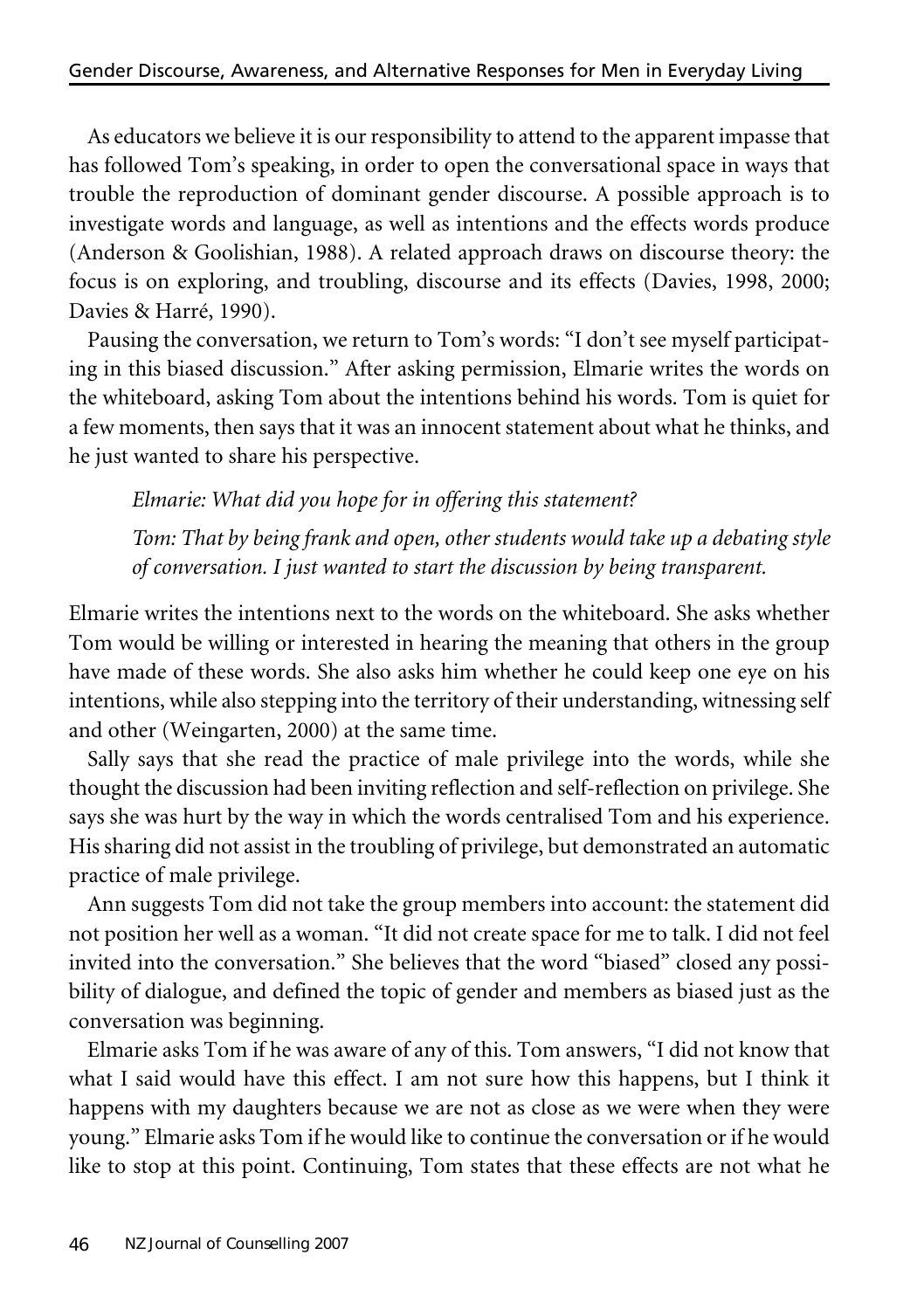prefers. He does not intend to make conversation so difficult for others. "How have my intentions gone so wrong?" he asks.

Elmarie asks the women to speak about the apparent discrepancy between Tom's intentions and effects. They confirm that his intentions were distorted by the words. His comments did not produce the desired effect. On the contrary, the women experienced distance, criticism and blame and wanted to defend themselves. Tom turns to the women who have spoken: "I am really sorry. I never intended to close you down. Listening to you I realise that I did that. I think I probably do this more than I realise."

At this point, Steve sees an opportunity to enrich the non-essentialist gender statements that are present for Tom. He speaks about how difficult it was for him as a man to learn to consider the possible effects of what he says. He shares how there was a time when he could only see his intentions and would defend them no matter what. Steve offers that caring about effects as much as intentions has helped him do much better in relationships.

Steve asks Tom if it would be alright to ask him some more questions about some of what he just said. Tom agrees, and Steve asks what kind of hopes he has for his connection with his daughters. This invitation is based on re-authoring practices to help thicken the story of Tom's preferred position on relationships (White, 2004a, 2004b). The possibility of such a conversation has arisen from troubling dominant gender discourse bringing other possible positions out of obscurity. In response, Tom shares that he wishes to be available to hear his daughters' experiences. He is concerned that as his daughters are getting older, they may be experiencing what the women in class are saying. He tearfully states that he wants to be more successful in his relationships with women.

Steve next asks Sally and Ann if they would like to share some reflections on hearing about Tom's preferred position. Sally says she did not realise that men who engage with male privilege also carry invisible stories that contradict male privilege. This experience has her thinking about how she might talk differently with her husband, and her grandson the next time she sees him.

Ann shares that hearing Tom made her much more interested in connecting with him. She says that she values his ideas in class, but that she has not felt he had much interest in her perspective. The conversation offers her hope that Tom would become more curious about her ideas.

As we understand it, Tom's experience, and first speaking, was shaped by both male privilege and his personally painful experience. The intersection of privilege and pain produced a position that made it difficult for him to reflect on the effects of patriarchal constructions in the world.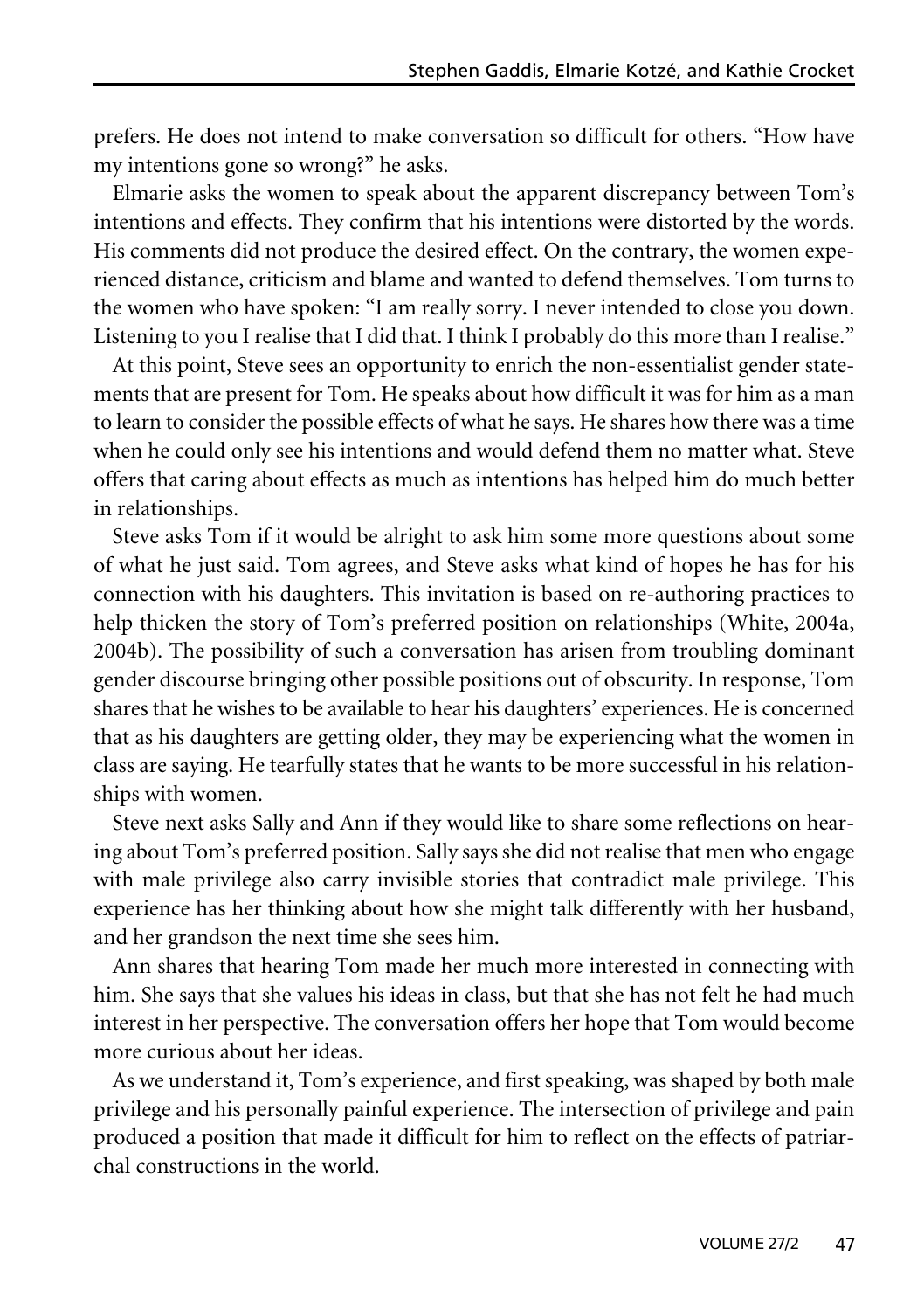*Sometimes our experiences of individual hardship can obscure for us how we are living with privilege in relation to race, gender, class, etc. One way to think about this is to try to imagine what our individual experience of hardship would be like if we did not live with the privilege that we do. (Raheim et al., n.d., p. 5)*

Our hope for this interaction is that Tom is better positioned to explore alternative practices as a man. We would hope, too, that space having been created for the women in the class to speak and be heard, they also might be better positioned to navigate future moments, when intersecting discourses, such as gender privilege and personal pain, close down options for speaking. Finally, we hope we are all better positioned to trouble gender discourse as we live our lives.

Accepting discomfort helps us to be present in efforts to address dominant gender stories that produce privilege and injustice. Without those skills, we can easily be separated from our intention to expose and explore essentialist gender discourses in respectful ways with generous spirit.

### **Conclusion**

This paper suggests that one route to exploring and expanding ways of being involves the troubling of gender discourse. Reflections on the shaping effects of essentialist stories can help increase possibilities for men to take up intentional and purposeful practices of living. As illustration, we introduced examples from everyday experiences, our working relationships, and our working context as educators. Our hope is to support readers who wish to challenge the effects of essentialist gender discourses and who value increased possibilities for responses that fit with personal preferences.

However, writing and speaking about gender is complex: gender discourse is present in our writing and your reading. In keeping with our attempts to practise accountability and generous spirit, we accept that we may have inadvertently produced some problematic position calls for some readers. We genuinely invite readers to inform us about the effects our positions produce.

We draw examples from our lived experiences because we value what those experiences offer in terms of identifying particularities in situations where we have been stretched into new understandings or other possible responses. We believe that particularities make it possible to examine micro-practices of human action as we enact discourse and live gendered lives. Of course, we cannot know in advance of your reading this paper, and hearing from you, what position calls we produced or the position calls you wish to offer in response. We hope we get the chance to know.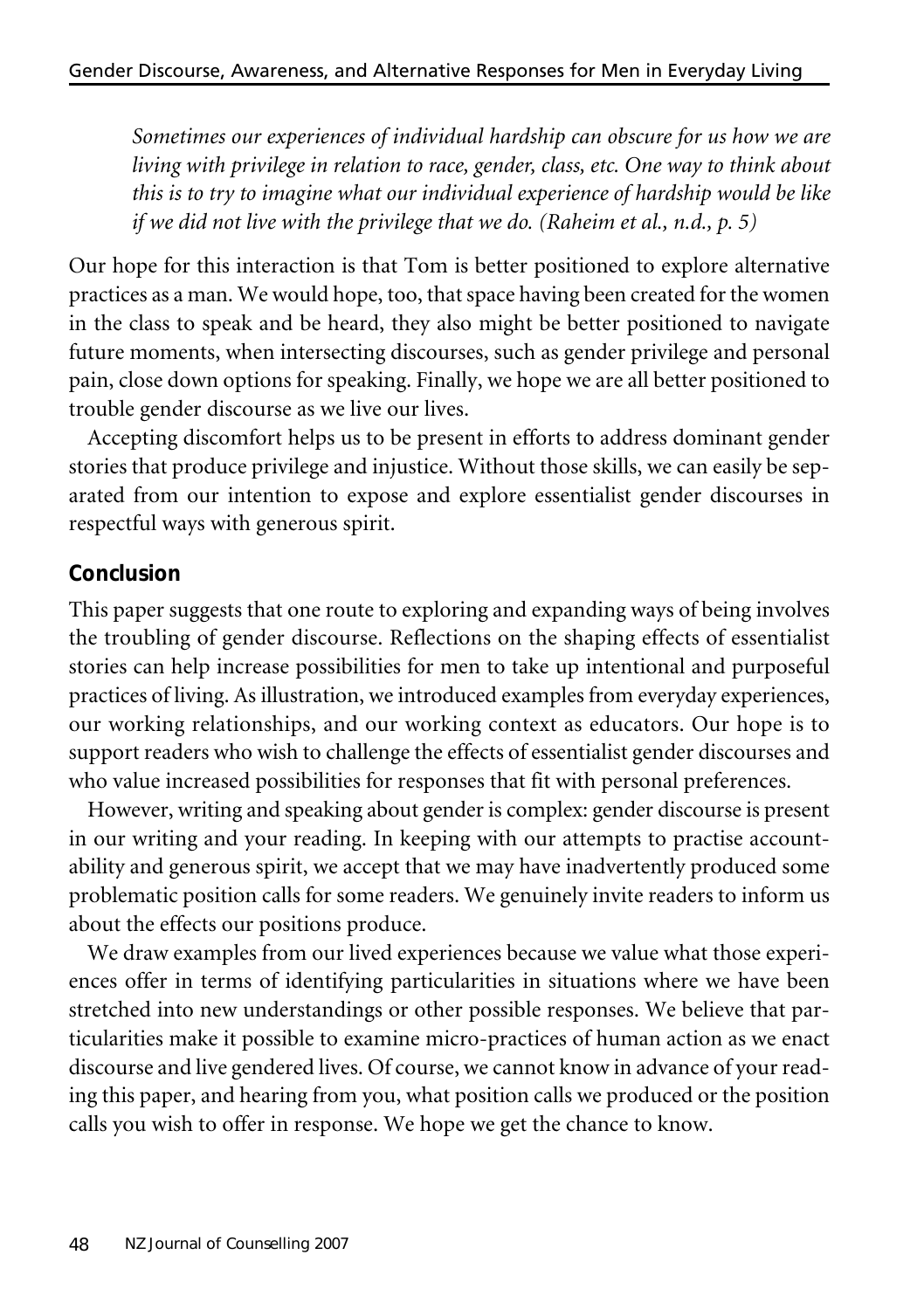#### References

- Anderson, H., & Goolishian, H.(1988). Human systems as linguistic systems: Evolving ideas about the implications for theory and practice. *Family Process, 27*(4), 371–393.
- Brown, C.(2007). Dethroning the suppressed voice: Unpacking experience as a story. In C. Brown & T. Augusta-Scott (Eds.), *Narrative therapy: Making meaning, making lives* (pp. 177–195). Thousand Oaks: Sage.
- Davies, B. (1991). The concept of agency. *Postmodern Critical Theorising, 30*, 42–53.
- Davies, B. (1993). *Shards of glass: Children reading and writing beyond gendered identities*. St Leonards: Allen & Unwin.
- Davies, B. (1998). Psychology's subject: A commentary on the relativism/realism debate. In I. Parker (Ed.), *Social constructionism, discourse and realism* (pp. 133–145). London: Sage.
- Davies, B. (2000). *(In)scribing body/landscape relations*. Oxford: AltaMira Press.
- Davies, B., Browne, J., Gannon, S., Hopkins, L., McCann, H., & Wihlborg, M.(2006). Constituting the feminist subject in poststructuralist discourse. *Feminism & Psychology, 16*(1), 87–103.
- Davies, B., & Harré, R. (1990). Positioning: The discursive production of selves. *Journal for the Theory of Social Behaviour, 20*(1), 43–63.
- Drewery, W. (2005). Why we should watch what we say: Position calls, everyday speech, and the production of relational subjectivity. *Theory & Psychology, 15*(3), 305–324.
- Fairclough, N. (1992). *Discourse and social change*. Cambridge: Polity Press.
- Foucault, M. (1972). *The archaeology of knowledge* (A. Sheridan Smith, Trans.). London: Tavistock. (Original work published 1969.)
- Harré, R., & van Langenhove, L. (Eds.). (1999). *Positioning theory: Moral contexts of intentional action*. Oxford: Blackwell.
- Parker, I. (1991). *Discourse dynamics*. London: Routledge.
- Parker, I. (1994). Discourse analysis. In P. Banister, E. Burman, I. Parker, M. Taylor, &. C. Tindall (Eds.), *Qualitative methods in psychology* (pp. 92–107). Buckingham: Open University Press.
- Raheim, S., Carey, M., Waldegrave, C., Tamasese, K., Tuhaka, F., Fox, H., et al. (n.d.). An invitation to narrative practitioners to address privilege and dominance. Retrieved January 1, 2005, from www.dulwichcentre.com.au
- Sondergaard, D. M. (2005). Making sense of gender, age, power, and disciplinary positions: Intersecting discourse in the academy. *Feminism & Psychology, 15*(2), 189–208.
- Weingarten, K. (2000). Witnessing, wonder, and hope. *Family Process, 30*(4), 389–402.
- White, M. (1991). Deconstruction and therapy. *Dulwich Centre Journal, 3*, 21–40.
- White, M. (2004a). *Narrative practice and exotic lives: Resurrecting diversity in everyday life*. Adelaide: Dulwich Centre Publications.